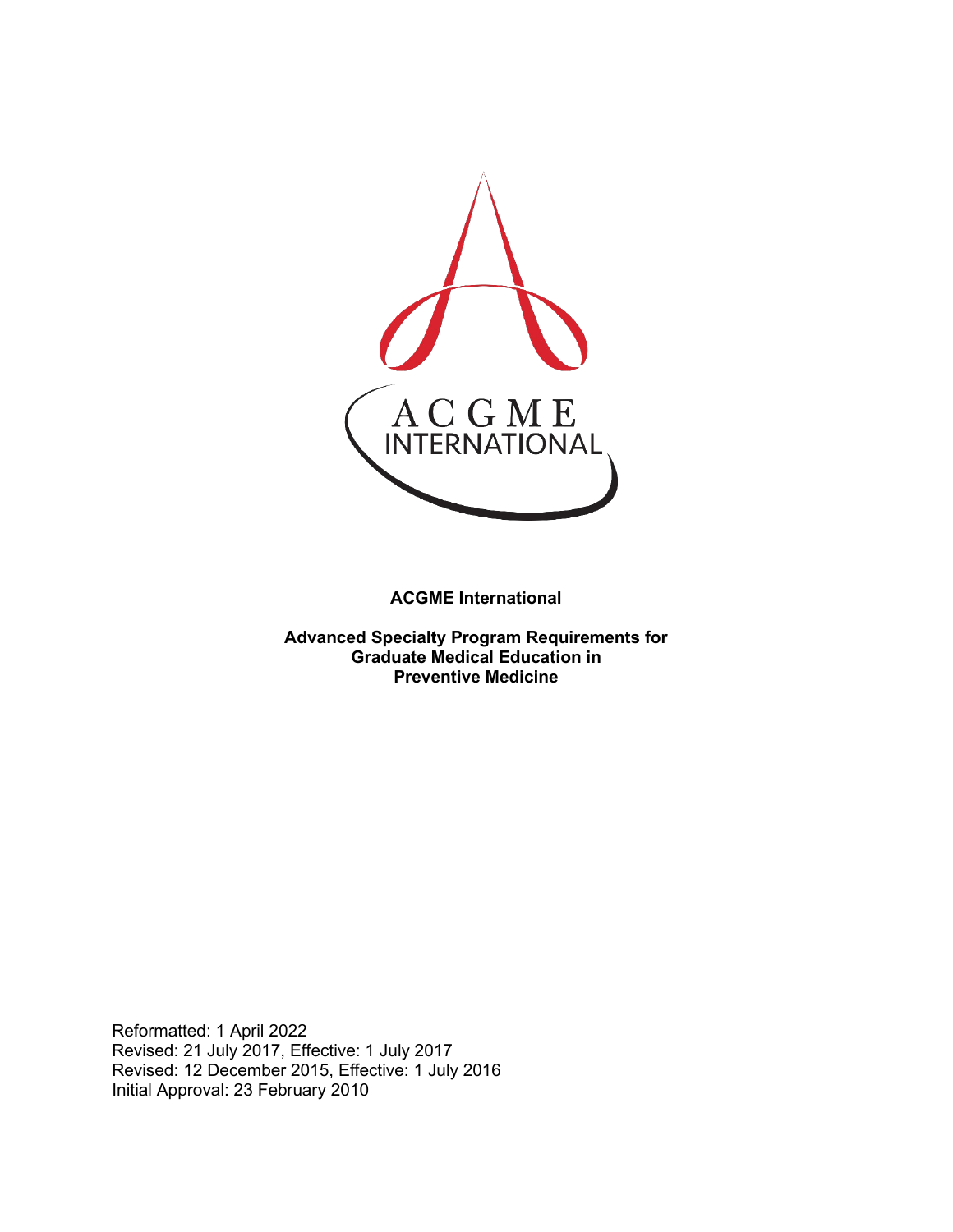#### **ACGME International Specialty Program Requirements for Graduate Medical Education in Preventive Medicine**

#### **Int. Introduction**

*Background and Intent: Programs must achieve and maintain Foundational Accreditation according to the ACGME-I Foundational Requirements prior to receiving Advanced Specialty Accreditation. The Advanced Specialty Requirements noted below complement the ACGME-I Foundational Requirements. For each section, the Advanced Specialty Requirements should be considered together with the Foundational Requirements.*

#### **Int. I. Definition and Scope of the Specialty**

Preventive medicine is the specialty of medical practice that focuses on the health of individuals, communities, and defined populations. The identified areas and the populations on which specialists in preventive medicine concentrate are public health and general preventive medicine, which focuses on health promotion and disease prevention in communities and populations. The goal in preventive medicine is to protect, promote, and maintain health and well-being and to prevent disease, disability, and death. Preventive medicine specialists have core competencies in biostatistics, epidemiology, environmental and occupational medicine, planning and evaluation of health services, management of health care organizations, research into causes of disease and injury in population groups, and the practice of prevention in clinical medicine. They apply knowledge and skills gained from the medical, social, economic, and behavioral sciences.

#### **Int. II. Duration of Education**

- Int. II.A. The educational program in preventive medicine must be 24 or 36 months in length.
- Int. II.A.1. The program may include an additional 12 months of education in fundamental clinical skills of medicine.

#### **I. Institution**

#### **I.A. Sponsoring Institution**

- I.A.1. There must be at least one ACGME-I-accredited residency at the Sponsoring Institution or at a participating site that provides direct patient care*.*
- I.A.2. Acquisition of practice competencies in occupational medicine must be accomplished in institutions that provide comprehensive occupational health services to defined work groups, including regular and frequent presence in the work sites served.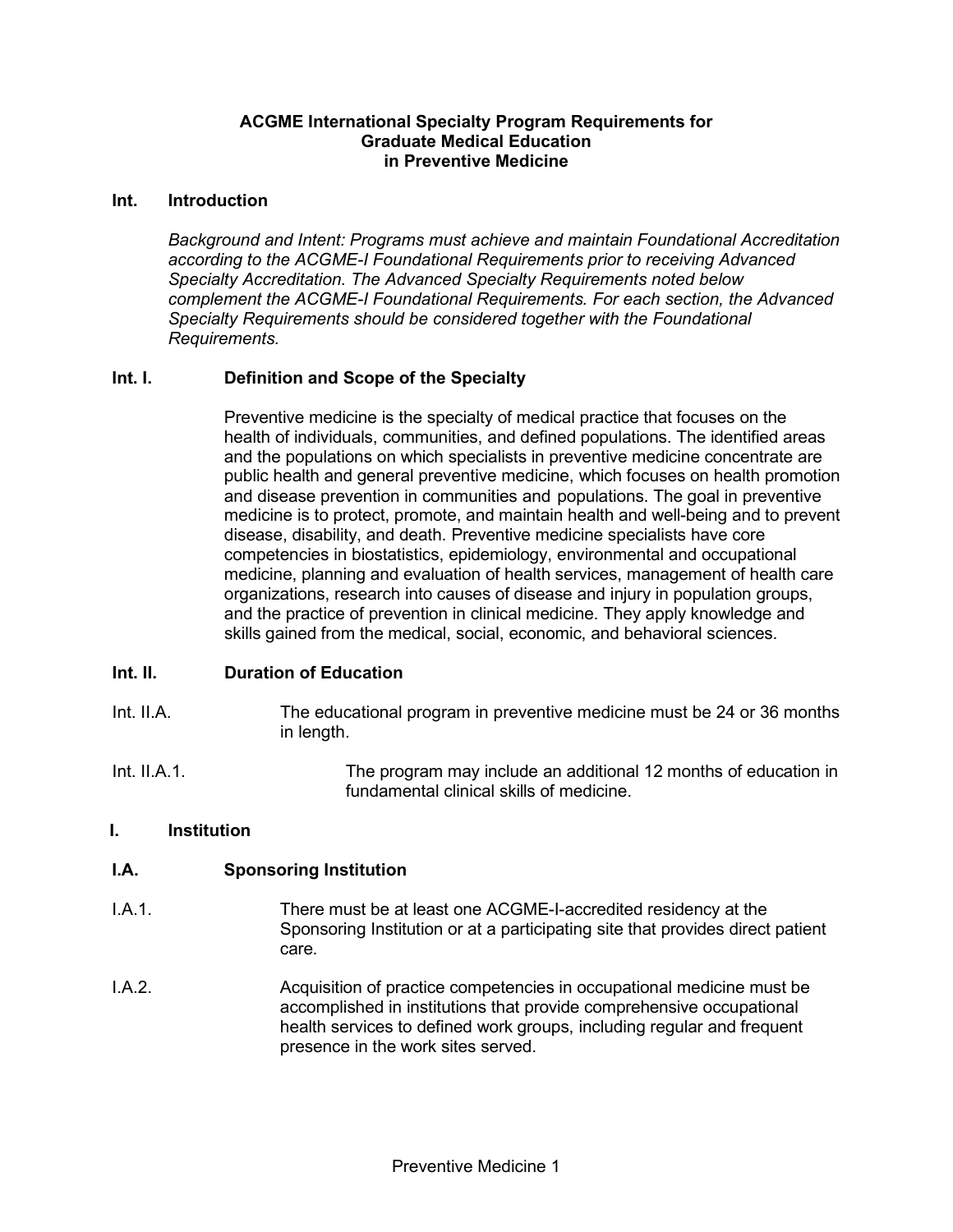| I.A.3.   | The Sponsoring Institution may be an academically participating site, an<br>academically-affiliated health care organization, or a government public<br>health agency.                                                   |
|----------|--------------------------------------------------------------------------------------------------------------------------------------------------------------------------------------------------------------------------|
| I.A.3.a) | If the Sponsoring Institution is an academic institution or an<br>academically-affiliated health care organization, it must have<br>resources for developing a comprehensive graduate program in<br>preventive medicine. |
| I.A.3.b) | An affiliation must be established with a governmental public<br>health agency to ensure appropriate public health practice and<br>research opportunities.                                                               |

## **I.B. Participating Sites**

See International Foundational Requirements, Section I.B.

## **II. Program Personnel and Resources**

### **II.A. Program Director**

| II.A.1.   | The program director, in collaboration with the members of the program<br>faculty, must prepare a written educational plan for each resident that<br>directs the acquisition of a core set of competencies, skills, and knowledge<br>appropriate to the objectives of the individual resident and that is based on<br>that resident's performance assessments. |
|-----------|----------------------------------------------------------------------------------------------------------------------------------------------------------------------------------------------------------------------------------------------------------------------------------------------------------------------------------------------------------------|
| II.A.1.a) | The educational plan must detail the courses, rotations, and<br>activities to which the resident will be assigned to achieve the<br>designated skills, knowledge, and competencies during the<br>educational program.                                                                                                                                          |
| II.A.2.   | If applicable in the jurisdiction, the program director must monitor the<br>percentage of entering residents who take and pass the certification<br>examination.                                                                                                                                                                                               |
| II.A.2.a) | A minimum of 75 percent of entering residents must take the<br>certification exam averaged over any five-year period.                                                                                                                                                                                                                                          |
| II.A.2.b) | Of those residents taking the certification examination, a minimum<br>of 75 percent must pass the certification examination averaged<br>over any five-year period.                                                                                                                                                                                             |
| II.B.     | <b>Faculty</b>                                                                                                                                                                                                                                                                                                                                                 |
|           | See International Foundational Requirements, Section II.B.                                                                                                                                                                                                                                                                                                     |
| II.C.     | <b>Other Program Personnel</b>                                                                                                                                                                                                                                                                                                                                 |

See International Foundational Requirements, Section II.C.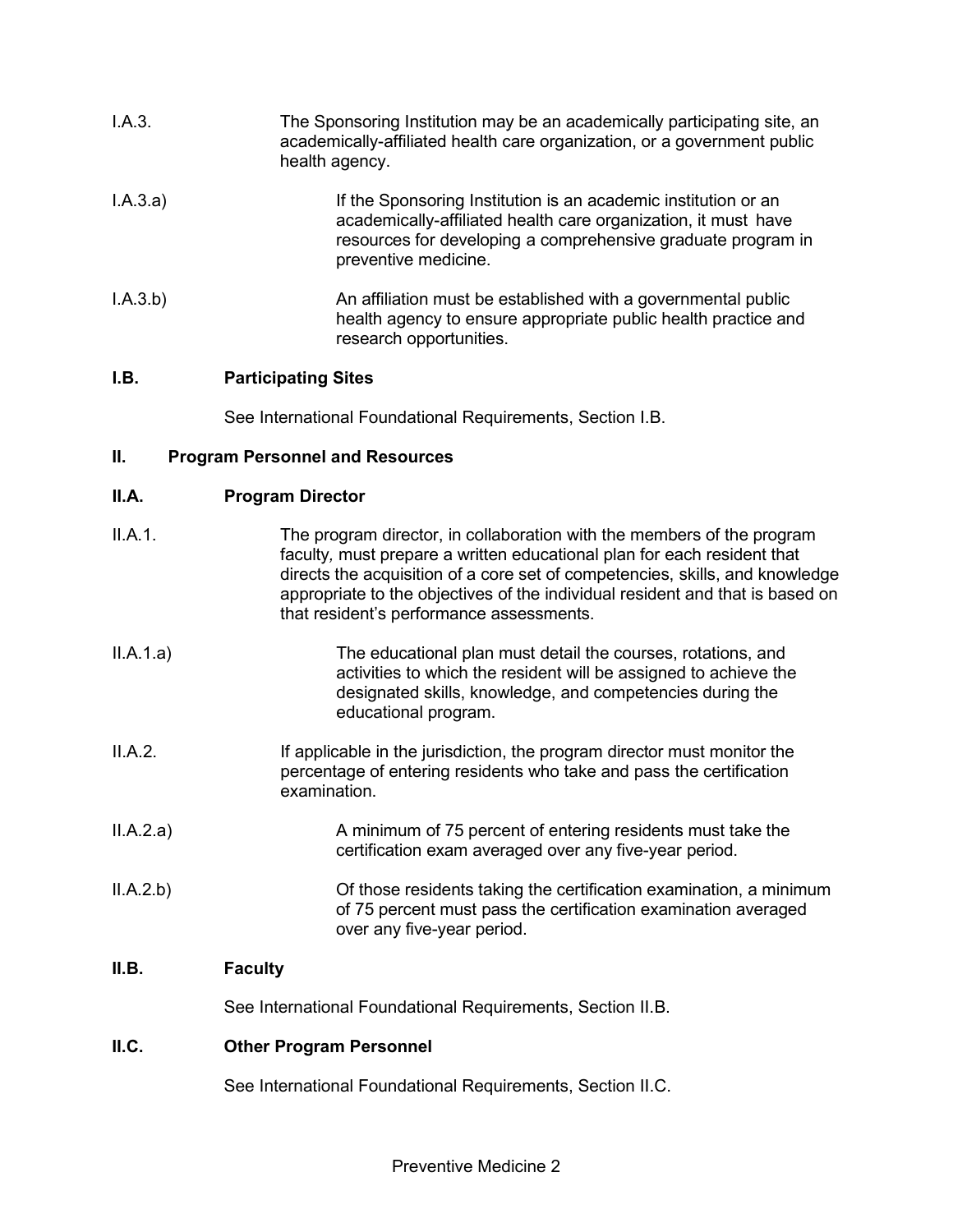#### **II.D. Resources**

See International Foundational Requirements, Section II.D.

#### **III. Resident Appointment**

| III.A.        | <b>Eligibility Criteria</b>                                                                                                                                                                                                                                                            |
|---------------|----------------------------------------------------------------------------------------------------------------------------------------------------------------------------------------------------------------------------------------------------------------------------------------|
| III.A.1.      | Residents must have successfully completed 12 months of a broad-based<br>clinical program (PGY-1) that is:                                                                                                                                                                             |
| III.A.1.a)    | accredited by the ACGME International (ACGME-I), the ACGME or<br>the Royal College of Physicians and Surgeons of Canada in<br>preliminary general surgery, preliminary internal medicine, or the<br>transitional year; or,                                                             |
| III.A.1.b)    | at the discretion of the Review Committee-International, a program<br>for which a governmental or regulatory body is responsible for the<br>maintenance of a curriculum providing clinical experiences to<br>develop competence in the fundamental clinical skills of medicine;<br>or, |
| III.A.1.b)(1) | A categorical residency that accepts candidates from these<br>programs must complete an evaluation of each resident's<br>fundamental clinical skills within six weeks of matriculation,<br>and must provide remediation to residents as needed.                                        |
| III.A.1.c)    | integrated into the residency where the program director must<br>oversee and ensure the quality of didactic and clinical education.                                                                                                                                                    |
| III.A.2.      | The PGY-1 must be completed in a structured program in which residents<br>are educated in high-quality medical care based on scientific knowledge,<br>evidence-based medicine, and sound teaching by qualified educators.                                                              |

- III.A.3. With appropriate supervision, PGY-1 residents must have first-contact responsibility for evaluation and management for all types and acuity levels of patients.
- III.A.4. PGY-1 residents must have responsibility for decision-making and direct patient care in all settings, to include writing orders, progress notes, and relevant records.
- III.A.5. Residents must develop competence in the following fundamental clinical skills during the PGY-1:
- III.A.5.a) obtaining a comprehensive medical history;
- III.A.5.b) performing a comprehensive physical examination;
- III.A.5.c) assessing a patient's medical condition;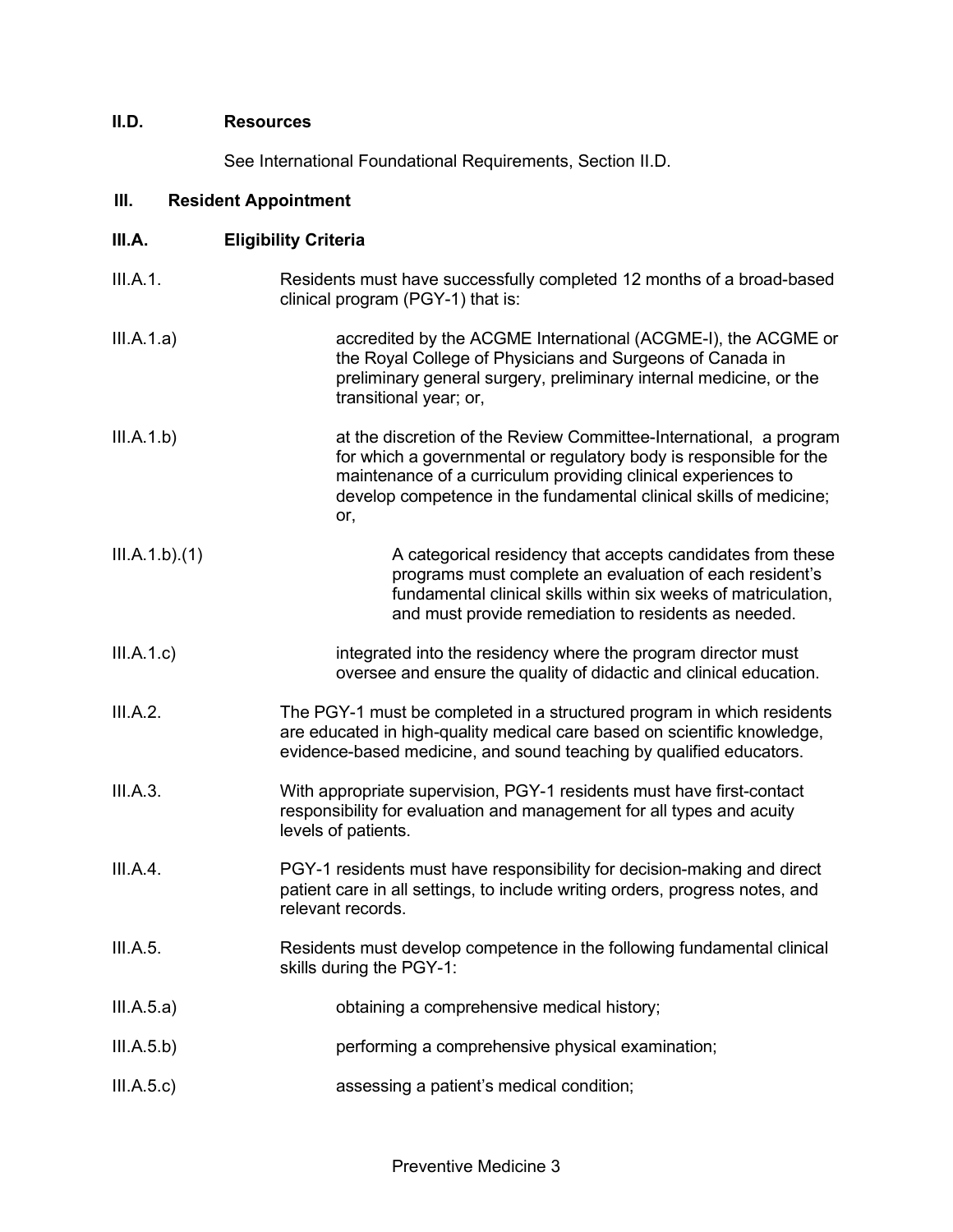| III.A.5.d) | making appropriate use of diagnostic studies and tests; |  |
|------------|---------------------------------------------------------|--|

- III.A.5.e) integrating information to develop a differential diagnosis; and,
- III.A.5.f) developing, implementing, and evaluating a treatment plan.

#### **III.B. Number of Residents**

See International Foundational Requirements, Section III.B.

### **III.C. Resident Transfers**

See International Foundational Requirements, Section III.C.

### **III.D. Appointment of Fellows and Other Learners**

See International Foundational Requirements, Section III.D.

### **IV. Specialty-Specific Educational Program**

| IV.A.           | <b>ACGME-I Competencies</b>                                                                                                                                                                                                         |
|-----------------|-------------------------------------------------------------------------------------------------------------------------------------------------------------------------------------------------------------------------------------|
| IV.A.1.         | The program must integrate the following ACGME-I Competencies into<br>the curriculum.                                                                                                                                               |
| IV.A.1.a)       | Professionalism                                                                                                                                                                                                                     |
| IV.A.1.a)(1)    | Residents must demonstrate a commitment to<br>professionalism and an adherence to ethical principles.<br>Residents must demonstrate:                                                                                                |
| IV.A.1.a)(1)(a) | compassion, integrity, and respect for others;                                                                                                                                                                                      |
| IV.A.1.a)(1)(b) | responsiveness to patient needs that supersedes<br>self-interest;                                                                                                                                                                   |
| IV.A.1.a)(1)(c) | respect for patient privacy and autonomy;                                                                                                                                                                                           |
| IV.A.1.a)(1)(d) | accountability to patients, society, and the<br>profession;                                                                                                                                                                         |
| IV.A.1.a)(1)(e) | sensitivity and responsiveness to a diverse patient<br>population, including to diversity in gender, age,<br>culture, race, religion, disabilities, and sexual<br>orientation; and,                                                 |
| IV.A.1.a)(1)(f) | a keen sense of personal responsibility for<br>continuing patient care and a recognition that their<br>obligation to patients is not automatically discharged<br>at any given hour of the day or any particular day of<br>the week. |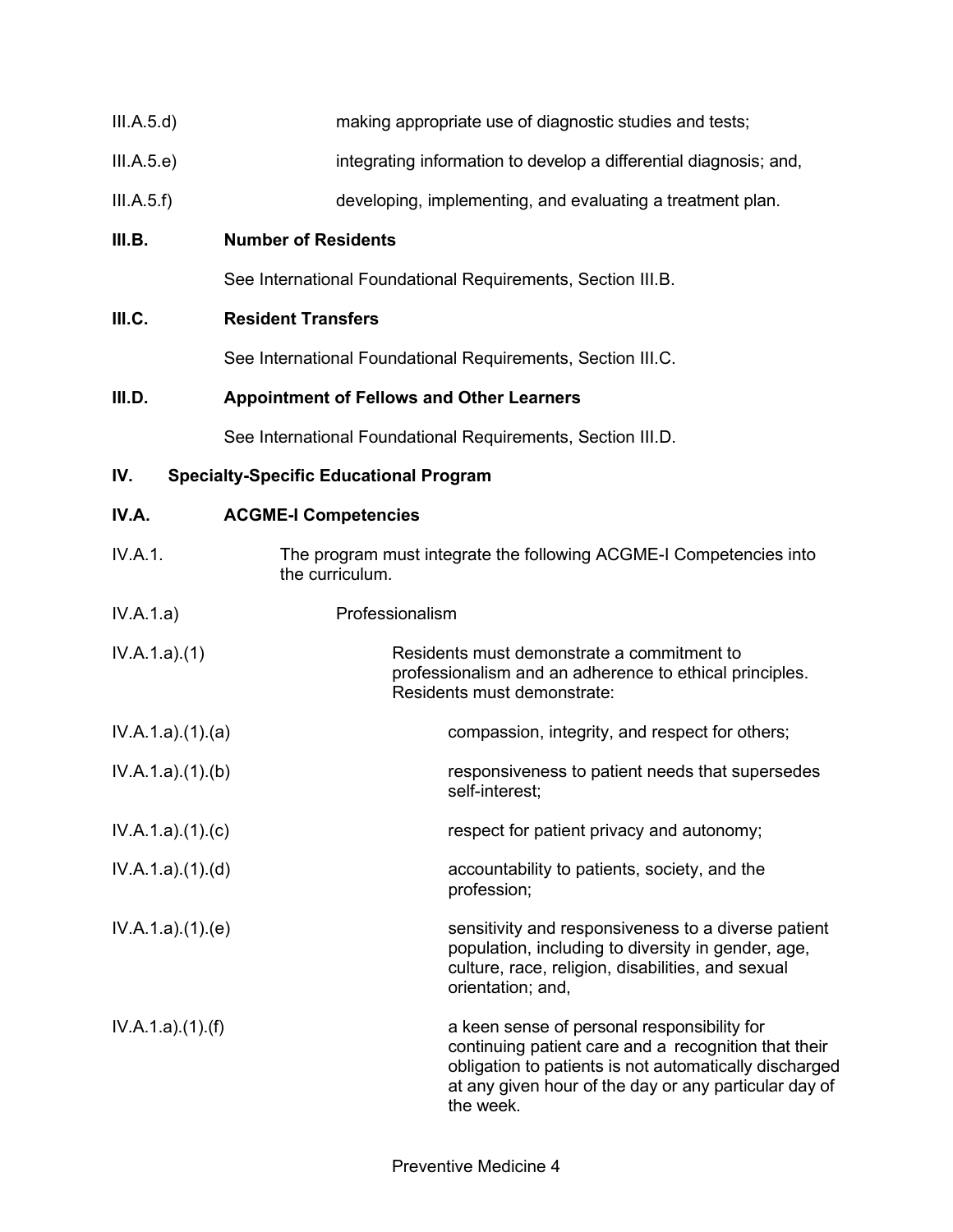| IV.A.1.b)              | <b>Patient Care and Procedural Skills</b>                                                                                                                                                                  |
|------------------------|------------------------------------------------------------------------------------------------------------------------------------------------------------------------------------------------------------|
| IV.A.1.b)(1)           | Residents must provide patient care that is compassionate,<br>appropriate, and effective for the treatment of health<br>problems and the promotion of health. Residents must<br>demonstrate competence in: |
| IV.A.1.b)(1)(a)        | Conducting program and needs assessments and<br>prioritizing activities using objective, measurable<br>criteria, such as epidemiological impact and cost-<br>effectiveness;                                |
| IV.A.1.b)(1)(b)        | using computers for word processing, reference<br>retrieval, statistical analysis, graphic display,<br>database management, and communication;                                                             |
| IV.A.1.b)(1)(c)        | identifying and reviewing relevant laws and<br>regulations germane to their specialty area and<br>assignments;                                                                                             |
| IV.A.1.b)(1)(d)        | recognizing ethical, cultural, and social issues<br>related to a particular issue and developing<br>interventions and programs that acknowledge and<br>appropriately address the issues;                   |
| IV.A.1.b)(1)(e)        | identifying organizational decision-making<br>structures, stakeholders, style, and processes;                                                                                                              |
| IV.A.1.b)(1)(f)        | assessing program and community resources,<br>developing a plan for appropriate resources, and<br>integrating resources for program implementation;                                                        |
| IV.A.1.b)(1)(g)        | using epidemiology and biostatistics, including the<br>ability to:                                                                                                                                         |
| IV.A.1.b)(1)(g)(i)     | characterize the health of a community;                                                                                                                                                                    |
| IV.A.1.b)(1)(g)(ii)    | design and conduct an epidemiological<br>study;                                                                                                                                                            |
| IV.A.1.b)(1)(g)(iii)   | design and operate a surveillance system;                                                                                                                                                                  |
| IV.A.1.b) (1) (g) (iv) | select and conduct appropriate statistical<br>analyses;                                                                                                                                                    |
| IV.A.1.b)(1)(g)(v)     | design and conduct an outbreak or cluster<br>investigation; and,                                                                                                                                           |
| IV.A.1.b)(1)(g)(vi)    | translate epidemiological findings into a<br>recommendation for a specific intervention.                                                                                                                   |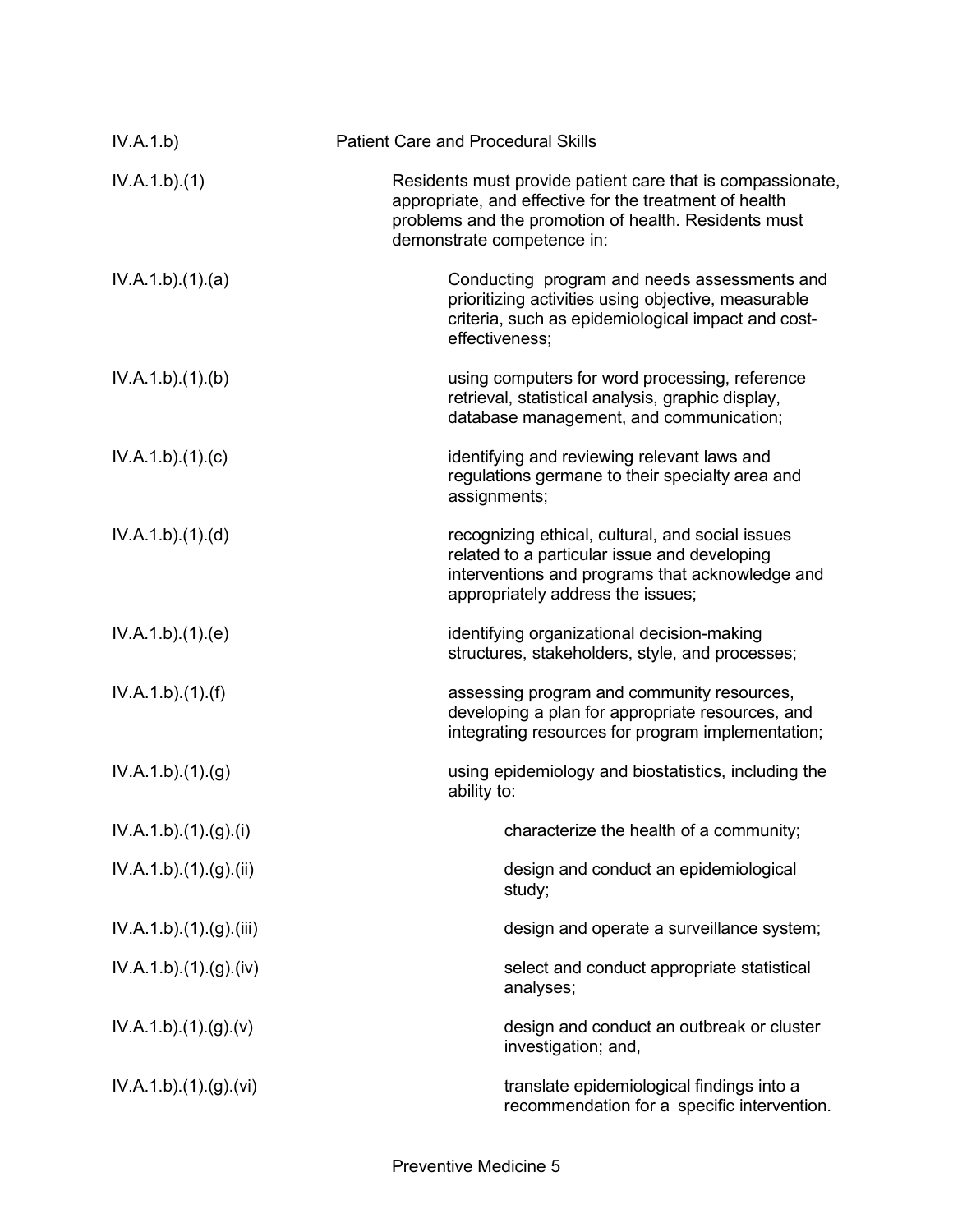| IV.A.1.b)(1)(h)      | managing and administrating, including the ability<br>to:                                                                                                                              |
|----------------------|----------------------------------------------------------------------------------------------------------------------------------------------------------------------------------------|
| IV.A.1.b)(1).(h)(i)  | assess data and formulate policy for a given<br>health issue;                                                                                                                          |
| IV.A.1.b)(1)(h)(ii)  | develop and implement a plan to address a<br>specific health problem;                                                                                                                  |
| IV.A.1.b)(1)(h)(iii) | conduct an evaluation or quality assessment<br>based on process and outcome<br>performance measures; and,                                                                              |
| IV.A.1.b)(1)(h)(iv)  | manage the human and financial resources<br>for the operation of a program or project.                                                                                                 |
| IV.A.1.b)(1)(i)      | providing clinical preventive medicine services,<br>including the ability to:                                                                                                          |
| IV.A.1.b)(1)(i)(i)   | develop, deliver, and implement, under<br>supervision, appropriate clinical services for<br>both individuals and populations; and,                                                     |
| IV.A.1.b)(1)(i)(ii)  | evaluate the effectiveness of clinical<br>services for both individuals and<br>populations.                                                                                            |
| IV.A.1.b)(1)(j)      | practicing occupational and environmental health,<br>including being able to assess and respond to<br>individual and population risks for occupational and<br>environmental disorders; |
| IV.A.1.b)(1)(k)      | managing the health status of individuals who work<br>in diverse work settings;                                                                                                        |
| IV.A.1.b)(1)(I)      | mitigating and managing medical problems of<br>workers;                                                                                                                                |
| IV.A.1.b)(1)(m)      | assessing safe/unsafe work practices and<br>safeguarding employees and others, based on clinic<br>and worksite experience;                                                             |
| IV.A.1.b)(1)(n)      | monitoring/surveying workforces and<br>interpreting/monitoring surveillance data for<br>prevention of disease in workplaces and enhancing<br>the health and productivity of workers;   |
| IV.A.1.b)(1)(o)      | managing worker insurance documentation and<br>paperwork, for work-related injuries that may arise<br>in numerous work settings;                                                       |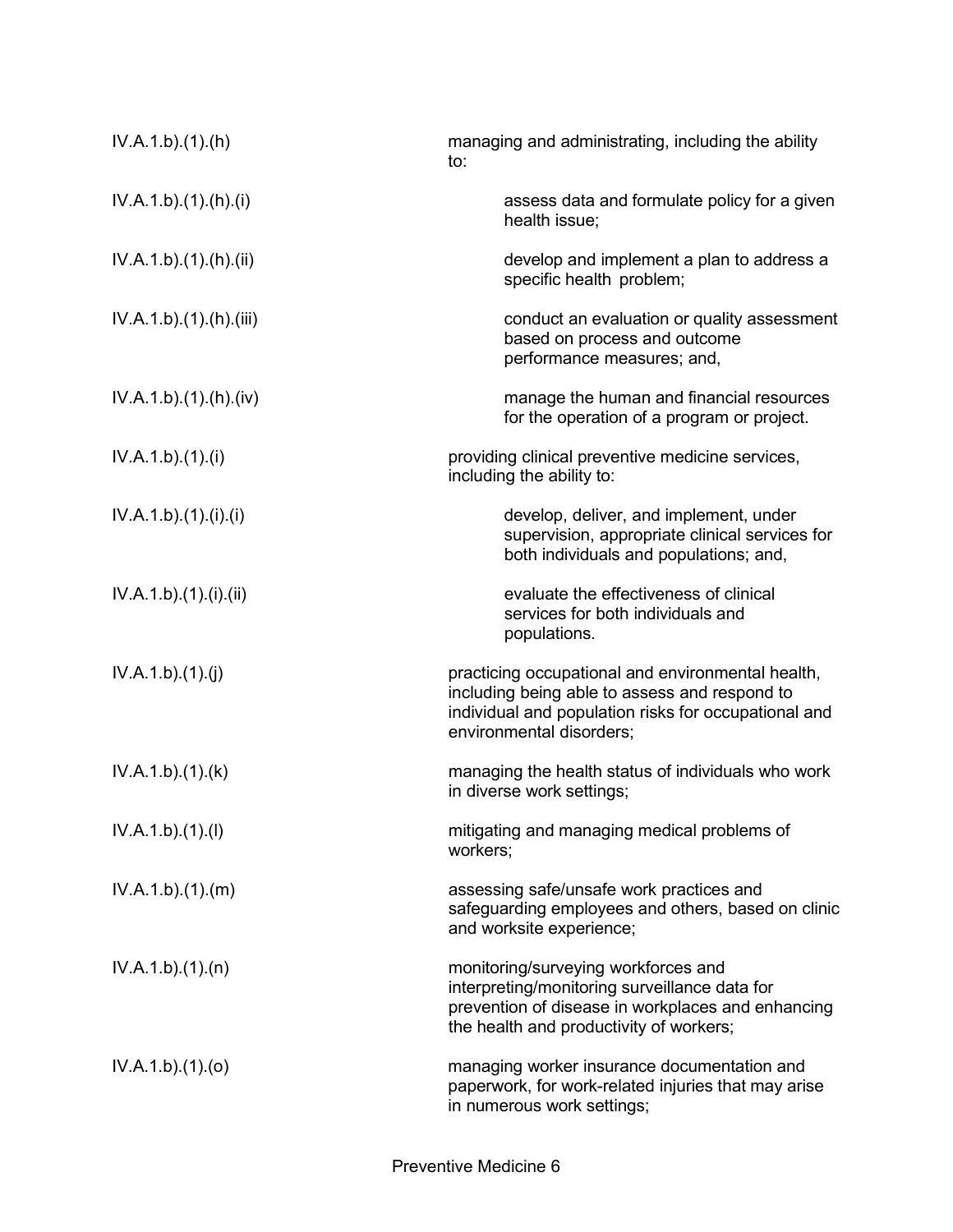| IV.A.1.b)(1)(p)                   | recognizing outbreak events of public health<br>significance, as they appear in clinical or<br>consultation settings;                                                                                                                                     |
|-----------------------------------|-----------------------------------------------------------------------------------------------------------------------------------------------------------------------------------------------------------------------------------------------------------|
| IV.A.1.b)(1)(q)                   | recognizing and evaluating potentially hazardous<br>workplace and environmental conditions, and<br>recommending controls or programs to reduce<br>exposures, and to enhance the health and<br>productivity of workers;                                    |
| IV.A.1.b)(1)(r)                   | reporting outcome findings of clinical and<br>surveillance evaluations to affected workers as<br>ethically required, and advising management<br>concerning summary (rather than individual) results<br>or trends of public health significance;           |
| IV.A.1.b)(1)(s)                   | developing, implementing, and evaluating the<br>effectiveness of appropriate clinical preventive<br>services for both individuals and populations;                                                                                                        |
| IV.A.1.b)(1)(t)                   | designing and conducting health and clinical<br>outcomes studies;                                                                                                                                                                                         |
| IV.A.1.b)(1)(u)                   | opening, directing, and closing injury/illness cases;<br>and,                                                                                                                                                                                             |
| IV.A.1.b)(1)(v)                   | toxicologic and risk assessment principles in the<br>evaluation of hazards.                                                                                                                                                                               |
| IV.A.1.c)                         | <b>Medical Knowledge</b>                                                                                                                                                                                                                                  |
| $IV.A.1.c.$ (1)                   | Residents must demonstrate knowledge of established<br>and evolving biomedical clinical, epidemiological, and<br>social-behavioral sciences, as well as the application of<br>this knowledge to patient care. Residents must<br>demonstrate knowledge of: |
| $IV.A.1.c$ . $(1).$ $(a)$         | the core knowledge content areas, including;                                                                                                                                                                                                              |
| $IV.A.1.c$ ). $(1).$ $(a).$ $(i)$ | health services administration;                                                                                                                                                                                                                           |
| $IV.A.1.c$ ). $(1).$ (a). $(ii)$  | biostatistics;                                                                                                                                                                                                                                            |
| $IV.A.1.c$ . $(1).$ (a). $(iii)$  | epidemiology;                                                                                                                                                                                                                                             |
| $IV.A.1.c$ . $(1).$ (a). $(iv)$   | clinical preventive medicine;                                                                                                                                                                                                                             |
| $IV.A.1.c$ . $(1).$ $(a).$ $(v)$  | behavioral aspects of health;                                                                                                                                                                                                                             |
| $IV.A.1.c$ . $(1).$ $(a).$ $(vi)$ | environmental health; and,                                                                                                                                                                                                                                |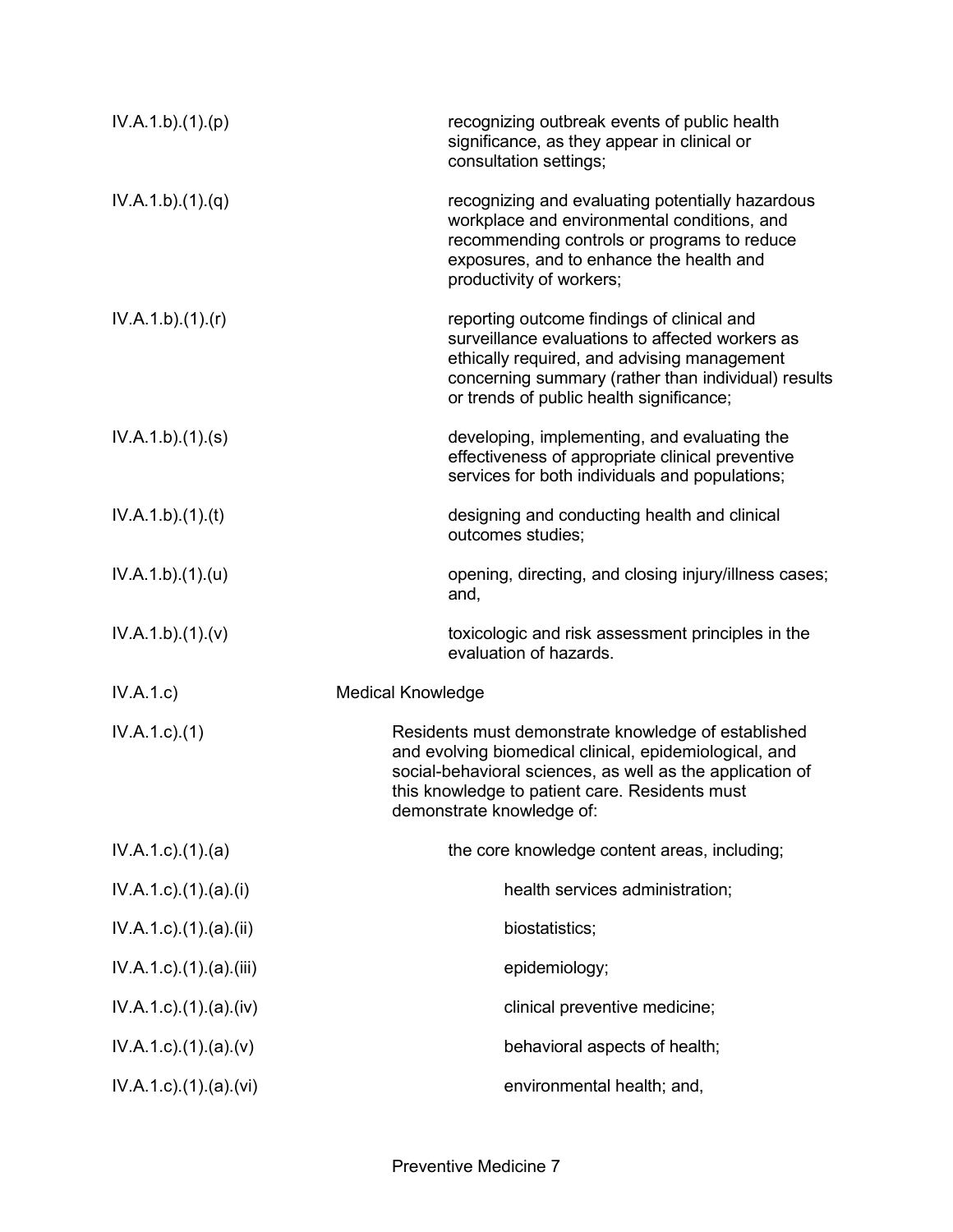| $IV.A.1.c$ . $(1).$ $(a).$ $(vii)$  | primary, secondary, and tertiary preventive<br>approaches to individual and population-<br>based disease prevention and health<br>promotion.                                 |
|-------------------------------------|------------------------------------------------------------------------------------------------------------------------------------------------------------------------------|
| $IV.A.1.c$ . $(1).$ (b)             | occupational medicine knowledge content areas,<br>including:                                                                                                                 |
| IV.A.1.c).(1).(b).(i)               | disability management and work fitness;                                                                                                                                      |
| $IV.A.1.c$ ). $(1).$ (b). $(ii)$    | workplace health and surveillance;                                                                                                                                           |
| $IV.A.1.c$ . $(1).$ (b). $(iii)$    | hazard recognition, evaluation, and control;                                                                                                                                 |
| $IV.A.1.c$ . $(1).$ (b). $(iv)$     | clinical occupational medicine;                                                                                                                                              |
| $IV.A.1.c$ ). $(1).$ (b). $(v)$     | regulations and government agencies;                                                                                                                                         |
| IV.A.1.c) (1) (b) (vi)              | environmental health and risk assessment;                                                                                                                                    |
| IV.A.1.c).(1).(b).(vii)             | health promotion and clinical prevention;                                                                                                                                    |
| IV.A.1.c).(1).(b).(viii)            | management and administration;                                                                                                                                               |
| $IV.A.1.c$ . $(1).$ (b). $(ix)$     | toxicology; and,                                                                                                                                                             |
| $IV.A.1.c$ ). $(1).$ (b). $(x)$     | the concept of sentinel events, and how to<br>assemble/work with a team of professionals<br>to evaluate and identify worksite public<br>health causes of injury and illness. |
| $IV.A.1.c$ ). $(1).$ (c)            | public health and in-depth preventive medicine<br>knowledge content areas, including:                                                                                        |
| IV.A.1.c).(1).(c).(i)               | health services administration, public health<br>practice, and managerial medicine;                                                                                          |
| $IV.A.1.c$ . $(1).$ $(c).$ $(ii)$   | environmental health;                                                                                                                                                        |
| $IV.A.1.c$ . $(1).$ $(c)$ . $(iii)$ | biostatistics;                                                                                                                                                               |
| $IV.A.1.c$ . $(1).$ $(c)$ . $(iv)$  | epidemiology; and,                                                                                                                                                           |
| $IV.A.1.c$ ). $(1). (c). (v)$       | clinical preventive medicine.                                                                                                                                                |
| IV.A.1.d)                           | Practice-based Learning and Improvement                                                                                                                                      |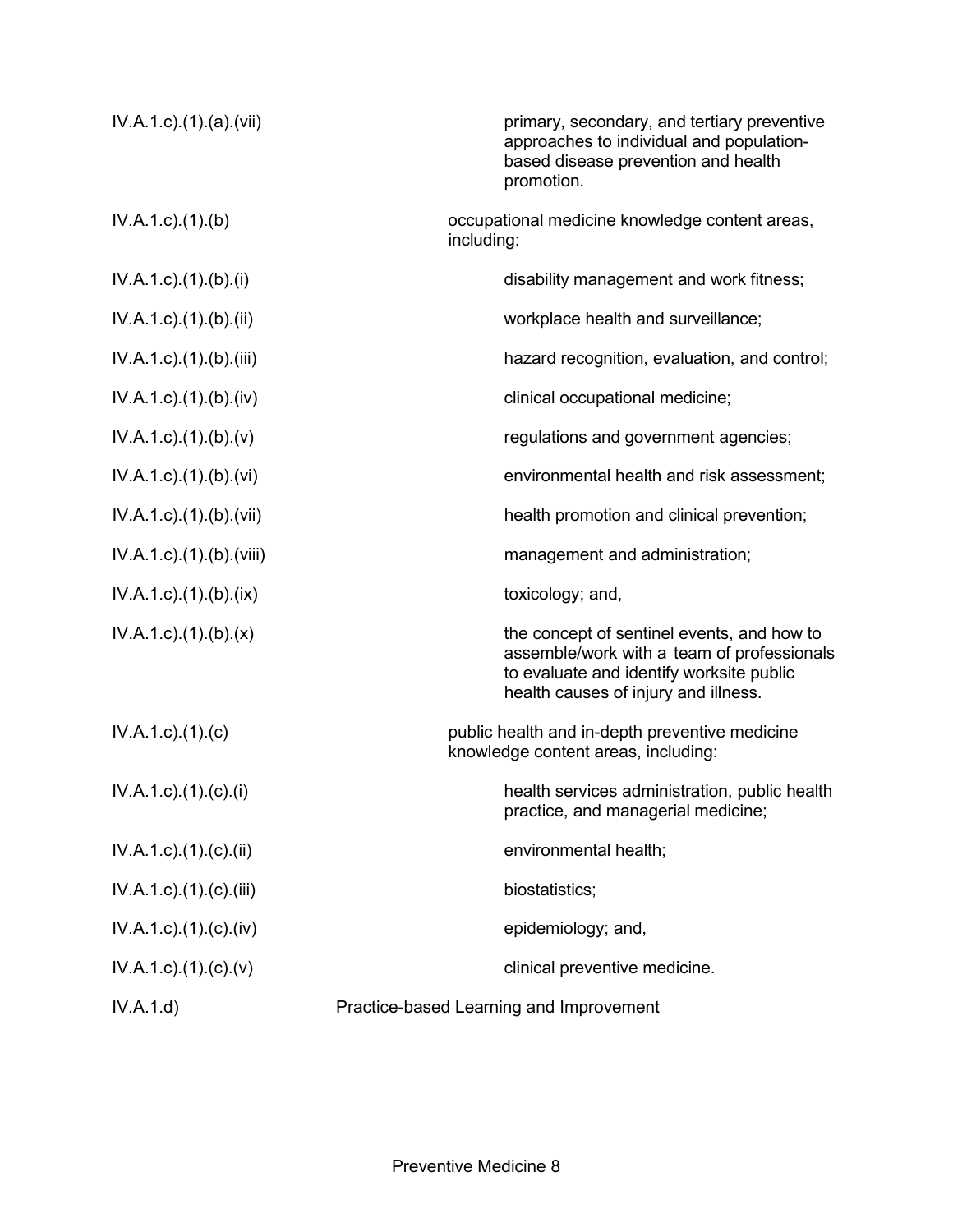| IV.A.1.d.(1)       | Residents must demonstrate the ability to investigate and<br>evaluate their care of patients, to appraise and assimilate<br>scientific evidence, and to continuously improve patient<br>care based on constant self-evaluation and lifelong<br>learning. Residents are expected to develop skills and<br>habits to be able to meet the following goals: |
|--------------------|---------------------------------------------------------------------------------------------------------------------------------------------------------------------------------------------------------------------------------------------------------------------------------------------------------------------------------------------------------|
| IV.A.1.d.(1).(a)   | identify and perform appropriate learning activities;                                                                                                                                                                                                                                                                                                   |
| IV.A.1.d)(1)(b)    | identify strengths, deficiencies, and limits in one's<br>knowledge and expertise;                                                                                                                                                                                                                                                                       |
| IV.A.1.d)(1)(c)    | incorporate formative evaluation feedback into daily<br>practice;                                                                                                                                                                                                                                                                                       |
| IV.A.1.d)(1)(d)    | locate, appraise, and assimilate evidence from<br>scientific studies related to their patients' health<br>problems;                                                                                                                                                                                                                                     |
| IV.A.1.d.(1).(e)   | participate in the education of patients, patients'<br>families, students, other residents, and other health<br>professionals;                                                                                                                                                                                                                          |
| IV.A.1.d)(1.(f))   | set learning and improvement goals;                                                                                                                                                                                                                                                                                                                     |
| IV.A.1.d)(1)(g)    | systematically analyze practice using quality<br>improvement methods, and implement changes<br>with the goal of practice improvement; and,                                                                                                                                                                                                              |
| IV.A.1.d.(1).(h)   | use information technology to optimize learning.                                                                                                                                                                                                                                                                                                        |
| IV.A.1.e)          | <b>Interpersonal and Communication Skills</b>                                                                                                                                                                                                                                                                                                           |
| IV.A.1.e. (1)      | Residents must demonstrate interpersonal and<br>communication skills that result in the effective exchange<br>of information and collaboration with patients, their<br>families, and health professionals. Residents must:                                                                                                                              |
| IV.A.1.e. (1). (a) | communicate effectively with patients, patients'<br>families, and the public, as appropriate, across a<br>broad range of socioeconomic and cultural<br>backgrounds;                                                                                                                                                                                     |
| IV.A.1.e. (1)(b)   | communicate effectively with physicians, other<br>health professionals, and health-related agencies;                                                                                                                                                                                                                                                    |
| IV.A.1.e. (1). (c) | work effectively as a member or leader of a health<br>care team or other professional group;                                                                                                                                                                                                                                                            |
| IV.A.1.e. (1). (d) | act in a consultative role to other physicians and<br>health professionals; and,                                                                                                                                                                                                                                                                        |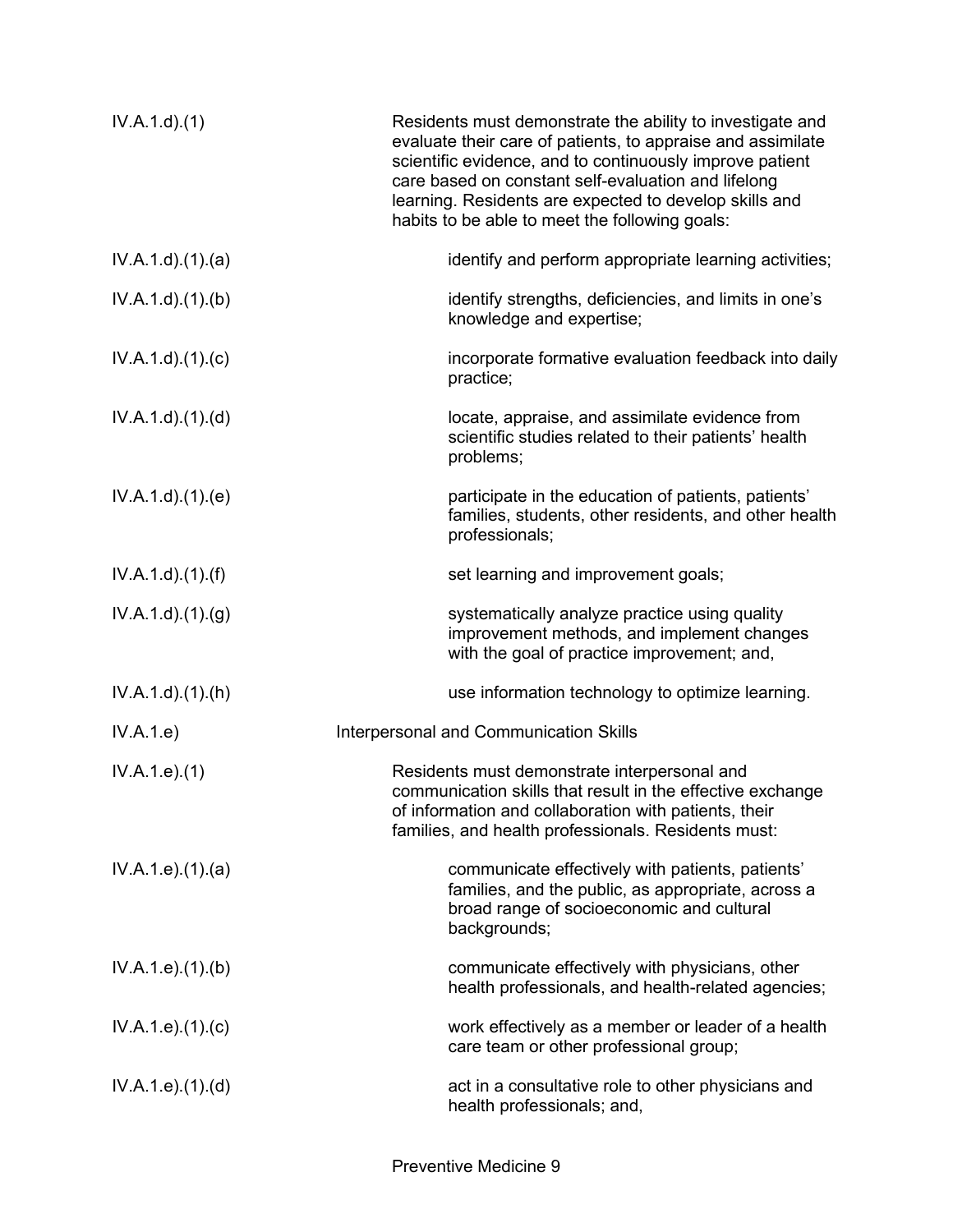| IV.A.1.e. (1). (e) | maintain comprehensive, timely, and legible<br>medical records, if applicable.                                                                                                                                                                          |
|--------------------|---------------------------------------------------------------------------------------------------------------------------------------------------------------------------------------------------------------------------------------------------------|
| IV.A.1.f)          | <b>Systems-based Practice</b>                                                                                                                                                                                                                           |
| IV.A.1.f)(1)       | Residents must demonstrate an awareness of and<br>responsiveness to the larger context and system of health<br>care, as well as the ability to call effectively on other<br>resources in the system to provide optimal health care.<br>Residents must:  |
| IV.A.1.f)(1)(a)    | work effectively in various health care delivery<br>settings and systems relevant to their clinical<br>specialty;                                                                                                                                       |
| IV.A.1.f)(1)(b)    | coordinate patient care within the health care<br>system relevant to their clinical specialty;                                                                                                                                                          |
| IV.A.1.f)(1)(c)    | incorporate considerations of cost awareness and<br>risk-benefit analysis in patient and/or population-<br>based care as appropriate;                                                                                                                   |
| IV.A.1.f)(1)(d)    | advocate for quality patient care and optimal patient<br>care systems;                                                                                                                                                                                  |
| IV.A.1.f)(1)(e)    | work in interprofessional teams to enhance patient<br>safety and improve patient care quality; and,                                                                                                                                                     |
| IV.A.1.f).(1).(f)  | participate in identifying system errors and<br>implementing potential systems solutions.                                                                                                                                                               |
| IV.B.              | <b>Regularly Scheduled Educational Activities</b>                                                                                                                                                                                                       |
| IV.B.1.            | If it includes an integrated PGY-1, the educational program must contain<br>regularly scheduled didactic sessions that enhance and correspond to the<br>residents' fundamental clinical skills education.                                               |
| IV.B.2.            | During the educational program in preventive medicine, core preventive<br>medicine knowledge must be offered through a course of study leading to<br>completion of a Master of Public Health (MPH) degree or other<br>appropriate post-graduate degree. |
| IV.B.3.            | Residents must have assigned activities organized into a structured<br>schedule prior to each year of the program.                                                                                                                                      |
| IV.B.3.a)          | A record of courses, rotations, and activities attended must be<br>completed at the close of each year.                                                                                                                                                 |
| IV.B.3.b)          | Structured schedules must concurrently integrate courses,<br>rotations, and activities that meet the following criteria:                                                                                                                                |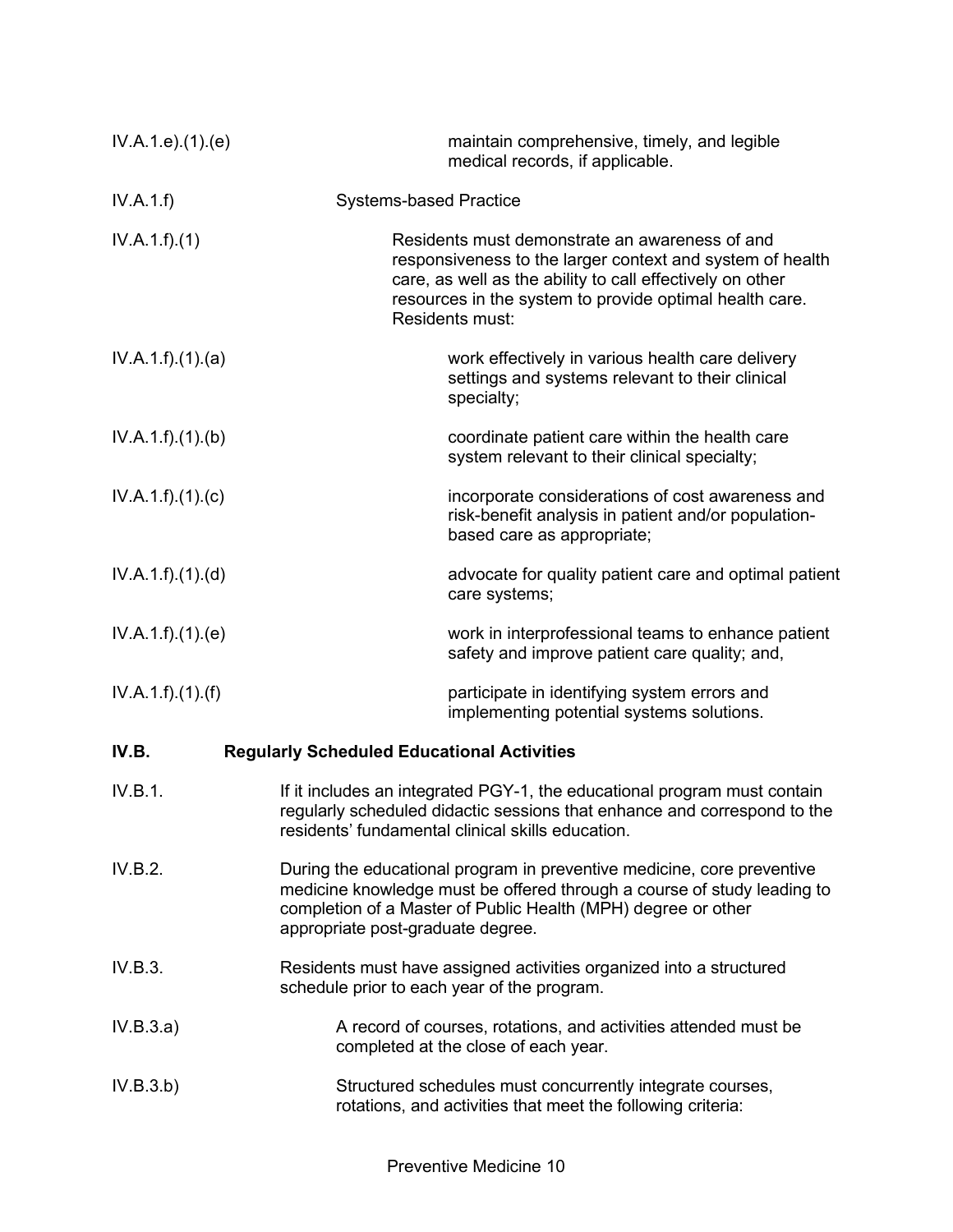| IV.B.3.b)(1)     | adequate time is available to complete each objective; and,                                                                                                                                                                                                                                   |
|------------------|-----------------------------------------------------------------------------------------------------------------------------------------------------------------------------------------------------------------------------------------------------------------------------------------------|
| IV.B.3.b)(2)     | the sequential acquisition of knowledge, skills, and<br>competencies is clinical, academic/didactic, practicum.                                                                                                                                                                               |
| IV.B.3.b)(2).(a) | Practicum experiences must not precede didactic<br>experiences.                                                                                                                                                                                                                               |
| IV.B.3.b)(2)(b)  | Practicum experiences may be concurrent with<br>academic experiences.                                                                                                                                                                                                                         |
| IV.C.            | <b>Clinical Experiences</b>                                                                                                                                                                                                                                                                   |
| IV.C.1.          | If the program includes an integrated PGY-1, this experience must include<br>a minimum of 11 months of direct patient care.                                                                                                                                                                   |
| IV.C.1.a)        | During the integrated PGY-1 each resident's experiences must<br>include responsibility for patient care commensurate with the<br>resident's ability.                                                                                                                                          |
| IV.C.1.a)(1)     | Residents must have responsibility for decision-making and<br>direct patient care in all settings, subject to review and<br>approval by senior-level residents and/or attending<br>physicians, to include planning care and writing orders,<br>progress notes, and relevant records.          |
| IV.C.1.b)        | At a minimum, 28 weeks must be in rotations provided by a<br>discipline or disciplines that offer fundamental clinical skills in the<br>primary specialties, such as emergency medicine, family medicine,<br>general surgery, internal medicine, obstetrics and gynecology, or<br>pediatrics. |
| IV.C.1.b)(1)     | Subspecialty experiences, with the exception of critical care<br>unit experiences, must not be used to meet fundamental<br>clinical skills curriculum requirements.                                                                                                                           |
| IV.C.1.b)(2)     | Each experience must be at minimum a four-week<br>continuous block.                                                                                                                                                                                                                           |
| IV.C.1.c)        | At a minimum, residents must have 140 hours of experience in<br>ambulatory care provided in family medicine or primary care<br>internal medicine, general surgery, obstetrics and gynecology, or<br>pediatrics.                                                                               |
| IV.C.1.d)        | Residents must have a maximum of 20 weeks of elective<br>experiences.                                                                                                                                                                                                                         |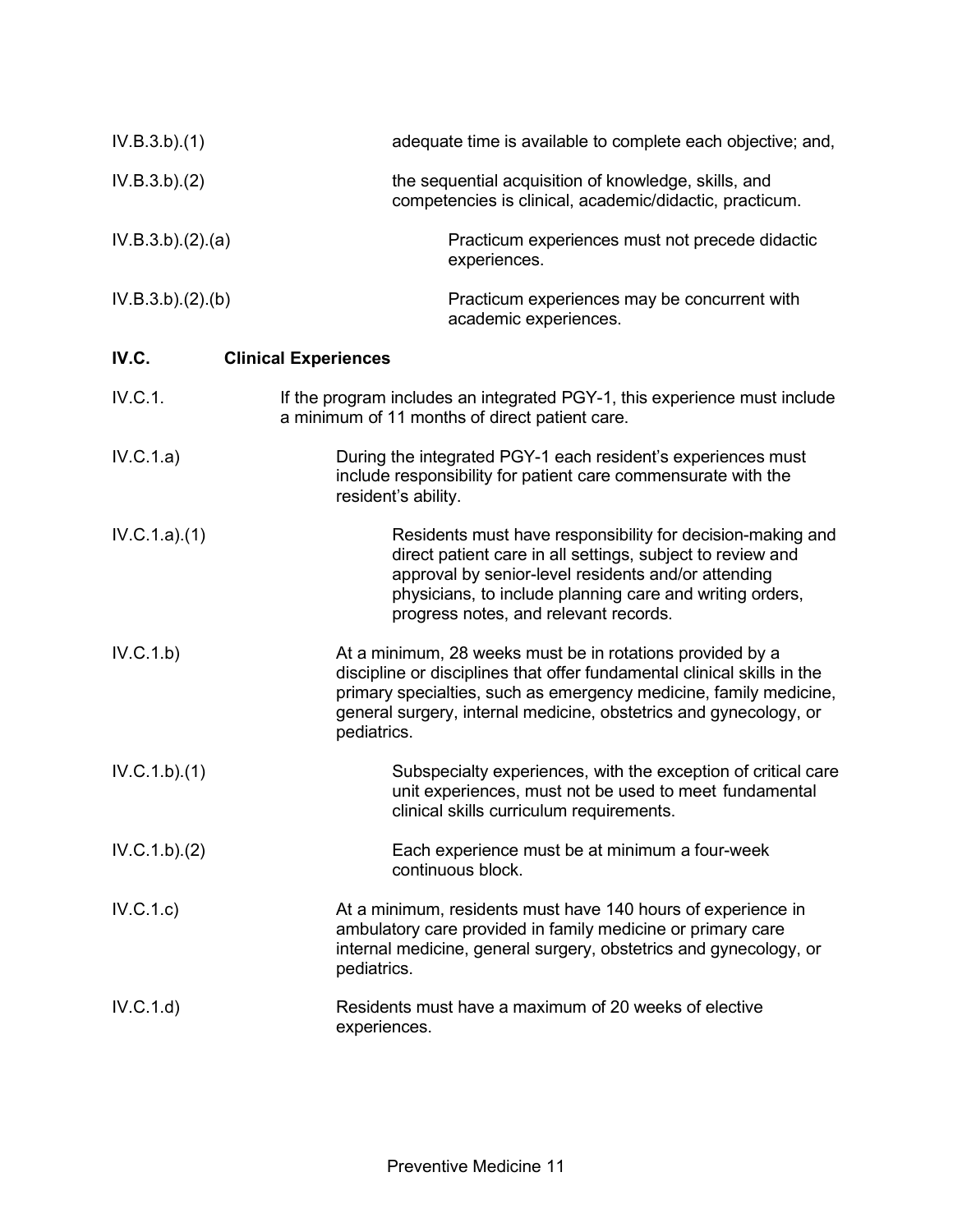| IV.C.1.d)(1)  | Elective rotations should be determined by the educational<br>needs of the individual resident.                                                                                                                                                                                                                                       |
|---------------|---------------------------------------------------------------------------------------------------------------------------------------------------------------------------------------------------------------------------------------------------------------------------------------------------------------------------------------|
| IV.C.2.       | The educational program in preventive medicine must be structured to<br>allow residents to attain advanced preventive medicine practice<br>competencies in a sequence of continued learning and supervised<br>application of the knowledge, skills, and attitudes of preventive medicine in<br>the specialty, including a minimum of: |
| IV.C.2.a)     | at least two months in a rotation at a governmental public health<br>agency that includes participation in at least one of the following<br>essential public health services:                                                                                                                                                         |
| IV.C.2.a)(1)  | monitoring health status to identify community health<br>problems;                                                                                                                                                                                                                                                                    |
| IV.C.2.a)(2)  | diagnosing and investigating health problems and health<br>hazards in the community;                                                                                                                                                                                                                                                  |
| IV.C.2.a)(3)  | informing and educating populations about health issues;                                                                                                                                                                                                                                                                              |
| IV.C.2.a)(4)  | mobilizing community partnerships to identify and solve<br>health problems;                                                                                                                                                                                                                                                           |
| IV.C.2.a)(5)  | developing policies and plans to support individual and<br>community health efforts;                                                                                                                                                                                                                                                  |
| IV.C.2.a)(6)  | enforcing laws and regulations that protect health and<br>ensure safety;                                                                                                                                                                                                                                                              |
| IV.C.2.a)(7)  | linking people to needed personal health services and<br>ensuring the provision of health care when otherwise<br>unavailable;                                                                                                                                                                                                         |
| IV.C.2.a)(8)  | ensuring a competent public health and personal health<br>care workforce;                                                                                                                                                                                                                                                             |
| IV.C.2.a)(9)  | evaluating the effectiveness, accessibility, and quality of<br>personal and population-based health services; and,                                                                                                                                                                                                                    |
| IV.C.2.a)(10) | conducting research for innovative solutions to health<br>problems.                                                                                                                                                                                                                                                                   |
| IV.C.2.b)     | at least six months in direct patient care.                                                                                                                                                                                                                                                                                           |
| IV.C.2.b)(1)  | Direct patient care must comprise the provision of<br>preventive, diagnostic, and therapeutic interventions to<br>patients.                                                                                                                                                                                                           |